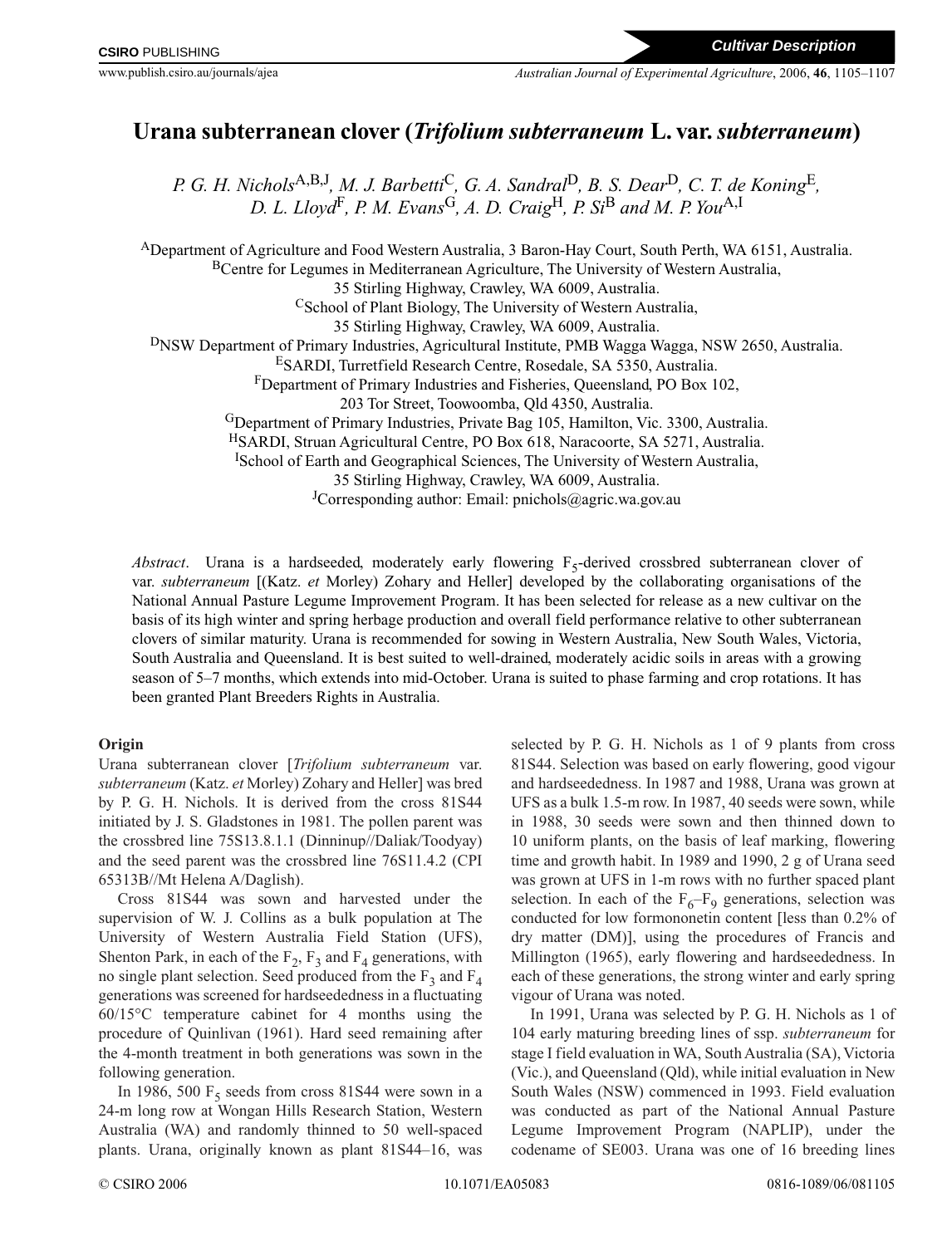selected to enter stage II field evaluation trials in WA, NSW, Vic., SA and Qld. The following collaborators of NAPLIP conducted field evaluation and final selection of Urana: P. G. H. Nichols and P. Si (Department of Agriculture and Food, WA), G. A. Sandral and B. S. Dear (Department of Primary Industries, NSW), C. T. de Koning and A. D. Craig (South Australian Research and Development Institute), D. L. Lloyd (Department of Primary Industries and Fisheries, Qld.) and P. M. Evans (Department of Primary Industries, Vic.). M. J. Barbetti, D. J. Gillespie and M. P. You (Department of Agriculture and Food, WA) conducted screening for disease resistance and D. J. Gillespie conducted further screening for redlegged earth mite resistance. P. G. H. Nichols and P. F. Smith (Centre for Legumes in Mediterranean Agriculture) conducted hard seed screening. The University of WA conducted isoflavone analyses. Further details of trial sites and the field evaluation process are given in Sandral *et al*. (1998).

Urana was selected for release as a new cultivar in 1998. Selection criteria included high winter and spring herbage production, production and maintenance of seed reserves and regeneration density. Urana is recommended for registration by the collaborating organisations of NAPLIP. It has been granted Plant Breeders Rights in Australia and is described in Nichols (2000). The Department of Agriculture and Food, WA, will maintain breeders' seed.

Urana is named after the town of the same name in southern NSW.

#### **Morphological description**

Urana has a nil leaf mark with no central crescent, arms or bands, under the classification of Nichols *et al*. (1996). Leaflets, however, produce a brown anthocyanin flush along the midrib under cold and other growth-limiting conditions; anthocyanin flecking is absent. Indentation of distal margins is weak. Calyx tubes have a purplish-red pigmentation along their distal half. Stipules contain weak purplish-red veins when under closed canopies. Stems, petioles, leaflet upper surfaces and peduncles are strongly pubescent.

Growth habit tends to be more erect than other subterranean clovers. Individual plants are very vigorous and produce larger leaves with longer, thicker petioles than varieties of similar maturity. Growth also tends to be more indeterminate. Burr burial is moderately strong. Seeds are black with about 105000 seeds/kg when grown under ideal conditions.

#### **Agronomic characters**

Urana is a moderately early flowering variety. In Perth, it flowers about 103 days after sowing in early May, about 1 week later than both Dalkeith and Daliak and about 1 week earlier than both Seaton Park and York. Fresh leaves in spaced plants of Urana contain only a trace  $(<0.05\%$  DM) of formononetin, whereas levels of genistein and biochanin A

are about 0.8 and 1.5% DM, respectively (Nichols 2000). The very low level of formononetin indicates a low potential for Urana to cause sheep infertility problems.

Urana is hardseeded compared with other subterranean clovers. Over 6 seasons Urana seeds derived from 1-m single rows averaged 67% hard seed after 16 weeks in a 15/60°C cabinet, using the standard laboratory procedures of Quinlivan (1961), whereas York, Dalkeith, Nungarin, Daliak and Seaton Park had 58, 56, 55, 40 and 25% hard seed, respectively. Laboratory results from spaced plants (Nichols 2000) and field results (Norman *et al*. 2006) support these relative differences.

Urana is susceptible to Race 1 and moderately susceptible to Race 2 of clover scorch disease caused by *Kabatiella caulivora* (Kirchn.) Karak. Urana had a disease severity rating of 7.0 in a Race 1 field screening trial at Mt Barker, WA, compared with scores for Seaton Park, Dalkeith, York, Junee and Daliak of 7.0, 7.5, 5.0, 3.0 and 2.5, respectively (increasing disease severity scale of 0–10). In a Race 2 screening trial at Condingup, WA, Urana had a disease severity rating of 4.1, compared with Daliak with 5.2, Junee with 7.0, Dalkeith with 7.4 and both Seaton Park and York with 8.2 (increasing disease severity scale of  $0-10$ ).

Urana is highly susceptible to cercospora leafspot (*Cercospora zebrina* Pass.). Inoculated field plots of Urana had cercospora leafspot incidence not significantly different to Dalkeith or Daliak, while leaf collapse was more severe than Daliak and similar to Dalkeith (Barbetti and Nichols 2005). Observations of seed increase rows in plastic-covered screen houses indicate that Urana has some susceptibility to powdery mildew (*Erysiphe polygonii* DC) under ideal disease epidemic conditions. Disease incidence under similar conditions, however, was much lower than in Coolamon and it is unlikely that powdery mildew will cause severe losses in grazed Urana swards. The relative susceptibility of Urana to leaf rust (*Uromyces trifolii-repentis* Liro) has not been determined, but no epidemics of the disease have been observed on Urana in breeding rows or field trials.

Urana is susceptible to both Race  $\frac{001}{100}$  and Race  $\frac{173}{100}$ (formerly known as Race 0 and Race 1, respectively, and recently recoded by You *et al*. 2005*c*), 2 of the most widespread races of root rot caused by *Phytophthora*

#### **Table 1. Mean field performance data of Urana (as a percentage of Dalkeith) in 21 field trials across southern Australia**

Not all traits were measured at each site in every year

| Subterranean<br>clover type | Herbage<br>production<br>Years $1-3$ | Seed<br>bank<br>Years $1-3$ | Seedling regeneration<br>density |                     |
|-----------------------------|--------------------------------------|-----------------------------|----------------------------------|---------------------|
|                             |                                      |                             | Years 2 and 3                    | Year 4 <sup>A</sup> |
| Urana<br>Dalkeith           | 114<br>100                           | 82<br>100                   | 89<br>100                        | 115<br>100          |

AThree sites only.